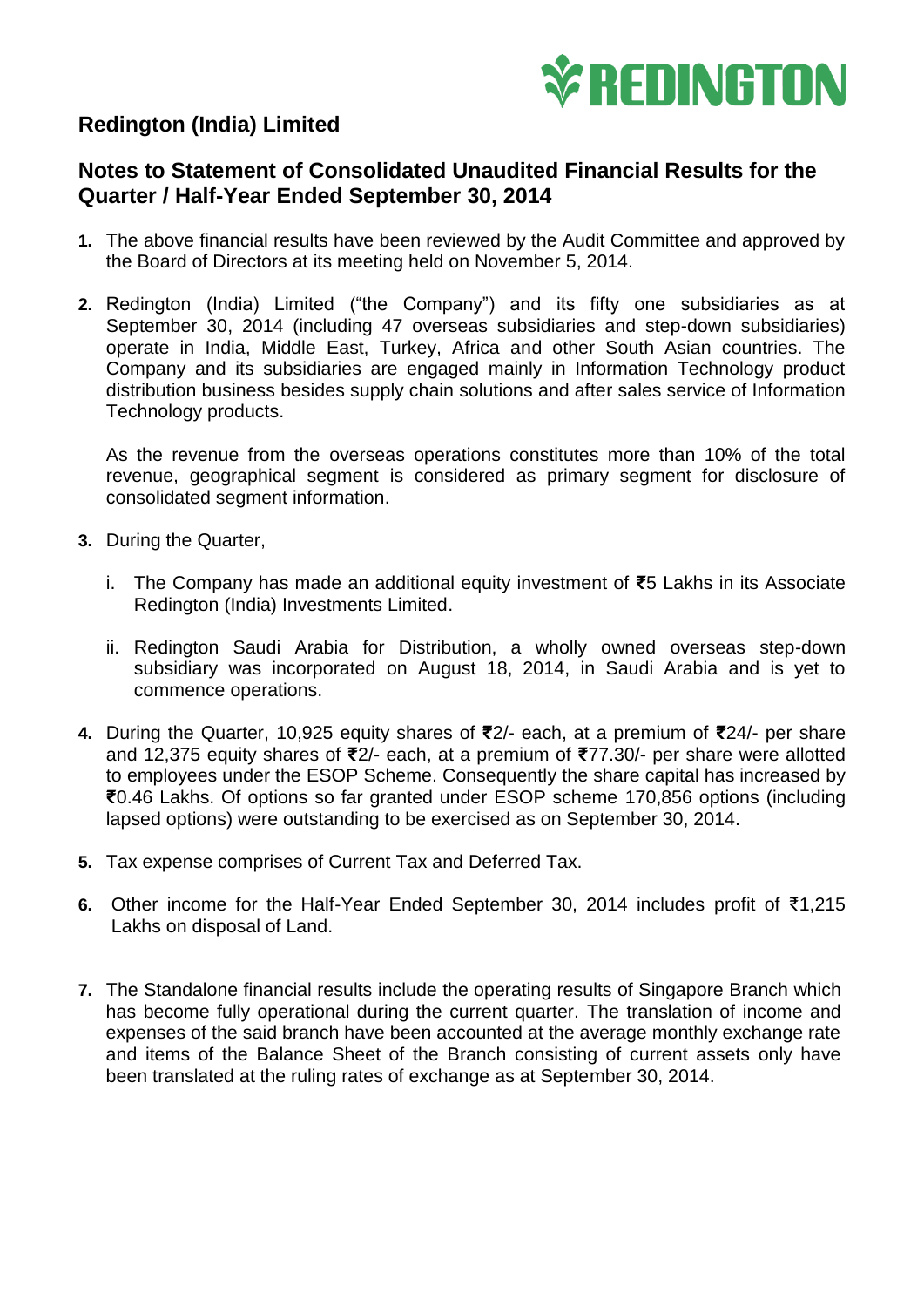

**8.** Statement of Assets and Liabilities:-

|              |                                                     |                          |                |                    | ₹. In Lakhs    |
|--------------|-----------------------------------------------------|--------------------------|----------------|--------------------|----------------|
|              |                                                     | <b>Standalone</b>        |                | Consolidated       |                |
|              | <b>Particulars</b>                                  | <b>Unaudited</b>         | Audited        | <b>Unaudited</b>   | <b>Audited</b> |
|              |                                                     | September 30, 2014       | March 31, 2014 | September 30, 2014 | March 31, 2014 |
|              |                                                     |                          |                |                    |                |
| A            | <b>EQUITY AND LIABILITIES</b>                       |                          |                |                    |                |
|              |                                                     |                          |                |                    |                |
| 1            | Shareholders' funds                                 |                          |                |                    |                |
|              | (a) Share capital                                   | 7,992                    | 7,990          | 7,992              | 7,990          |
|              | (b) Reserves and surplus                            | 126,969                  | 118,685        | 214,361            | 194,140        |
|              | Sub total -Shareholder's funds                      | 134,961                  | 126,675        | 222,353            | 202,130        |
|              | 2 Minority Interest                                 | $\overline{a}$           | $\blacksquare$ | 19,899             | 18,639         |
|              |                                                     |                          |                |                    |                |
| 3            | Non - current liabilities                           |                          |                |                    |                |
|              | (a) Long-term borrowings                            | $\overline{a}$           | $\overline{a}$ | 14,613             | 21,033         |
|              | (b) Deferred tax liabilities (Net)                  | $\overline{a}$           | $\sim$         | 548                | 249            |
|              | (c) Other Long-term liabilities                     | $\overline{\phantom{a}}$ | $\blacksquare$ | 398                |                |
|              | (d) Long-term provisions                            | 689                      | 906            | 4,340              | 3,708          |
|              | Sub total - Non-current liabilities                 | 689                      | 906            | 19,899             | 24,990         |
|              |                                                     |                          |                |                    |                |
| 4            | <b>Current liabilities</b>                          |                          |                |                    |                |
|              | (a) Short-term borrowings                           | 49,868                   | 35,702         | 181,185            | 145,487        |
|              | (b) Trade payables                                  | 84,667                   | 112,392        | 293,537            | 274,154        |
|              | (c) Other current liabilities                       | 17,803                   | 23,112         | 52,542             | 59,902         |
|              | (d) Short-term provisions                           | 25                       | 4,275          | 1,530              | 5,715          |
|              | Sub total - Current liabilities                     | 152,363                  | 175,481        | 528,794            | 485,258        |
|              | <b>TOTAL</b>                                        | 288,013                  | 303,062        | 790,945            | 731,017        |
| в            | <b>ASSETS</b>                                       |                          |                |                    |                |
| $\mathbf{1}$ | <b>Non-current assets</b>                           |                          |                |                    |                |
|              | (a) Fixed assets (Including Capital Work-in progres | 9,412                    | 9,814          | 21,458             | 20,816         |
|              | (b) Goodwill on consolidation / acquisition         | $\sim$                   | $\blacksquare$ | 7,380              | 7,380          |
|              | (c) Non-current investments                         | 51,298                   | 48,370         |                    |                |
|              | (d) Deferred tax assets (net)                       | 723                      | 1,051          | 918                | 1,147          |
|              | (e) Long-term loans and advances                    | 8,722                    | 9,090          | 9,545              | 9,600          |
|              | Sub total - Non-current assets                      | 70,155                   | 68,325         | 39,301             | 38,943         |
|              |                                                     |                          |                |                    |                |
| $\mathbf{2}$ | <b>Current assets</b>                               |                          |                |                    |                |
|              | (a) Inventories                                     | 84,674                   | 83,049         | 249,720            | 228,526        |
|              | (b) Trade receivables                               | 109,558                  | 123,508        | 414,529            | 392,568        |
|              | (c) Cash and cash equivalents                       | 3,999                    | 9,259          | 48,815             | 48,461         |
|              | (d) Short-term loans and advances                   | 19,627                   | 18,921         | 38,580             | 22,519         |
|              | Sub total - Current assets                          | 217,858                  | 234,737        | 751,644            | 692,074        |
|              | <b>TOTAL</b>                                        | 288,013                  | 303,062        | 790,945            | 731,017        |